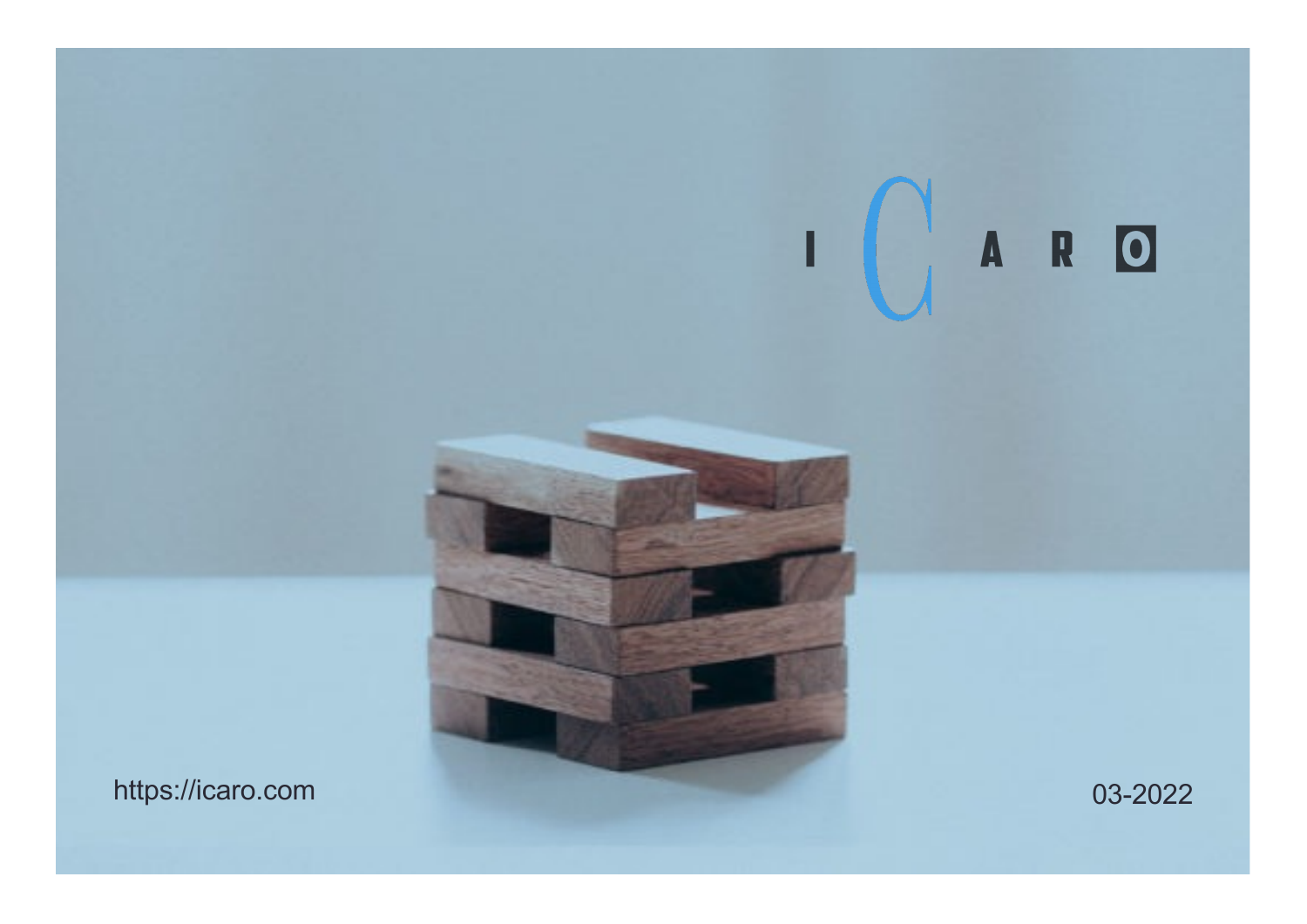### 1a) BAPI-Handler: SAP ALE Message Handler for SAP ECC and SAP S/4HANA



R O

#### **ICARO BAPI Handler**:

- More than 5.000 installations since 1991
- More than 2,500 customers worldwide
- Certified as SAP ALE Message Handler for ASCII-IDOCs
- Always up to date with newest SAP RFC Library
- Supports e.g. HR-PDC, PP-PDC, KK1 thru KK4, CATS, Payroll-Interface, HRMDA-Distribution,…
- Addt'l tools available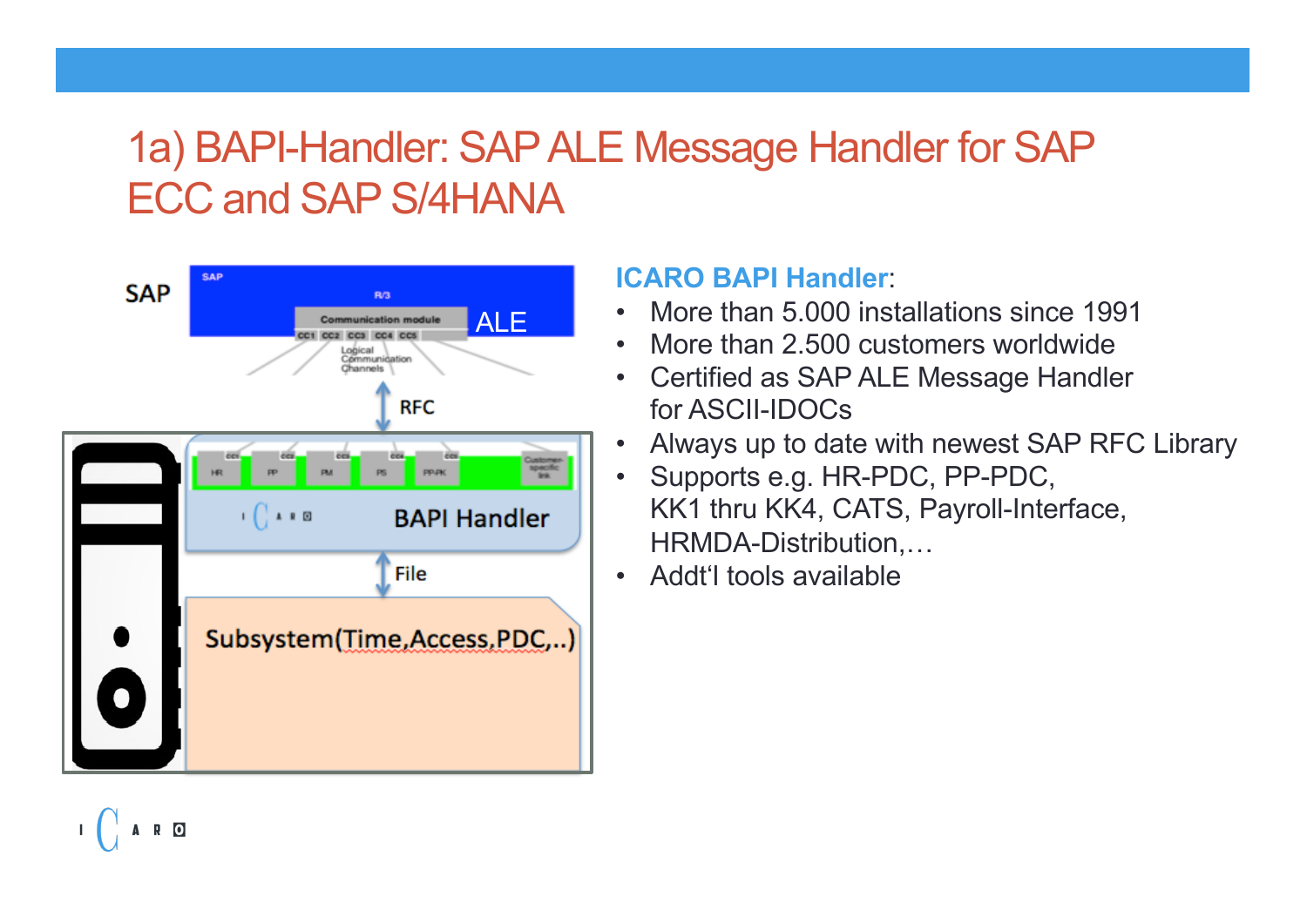### 2) Generic Middleware for SAP





- Generic (SAP) Middle Ware
- RFC Handling
- Data/Charset conversions

• …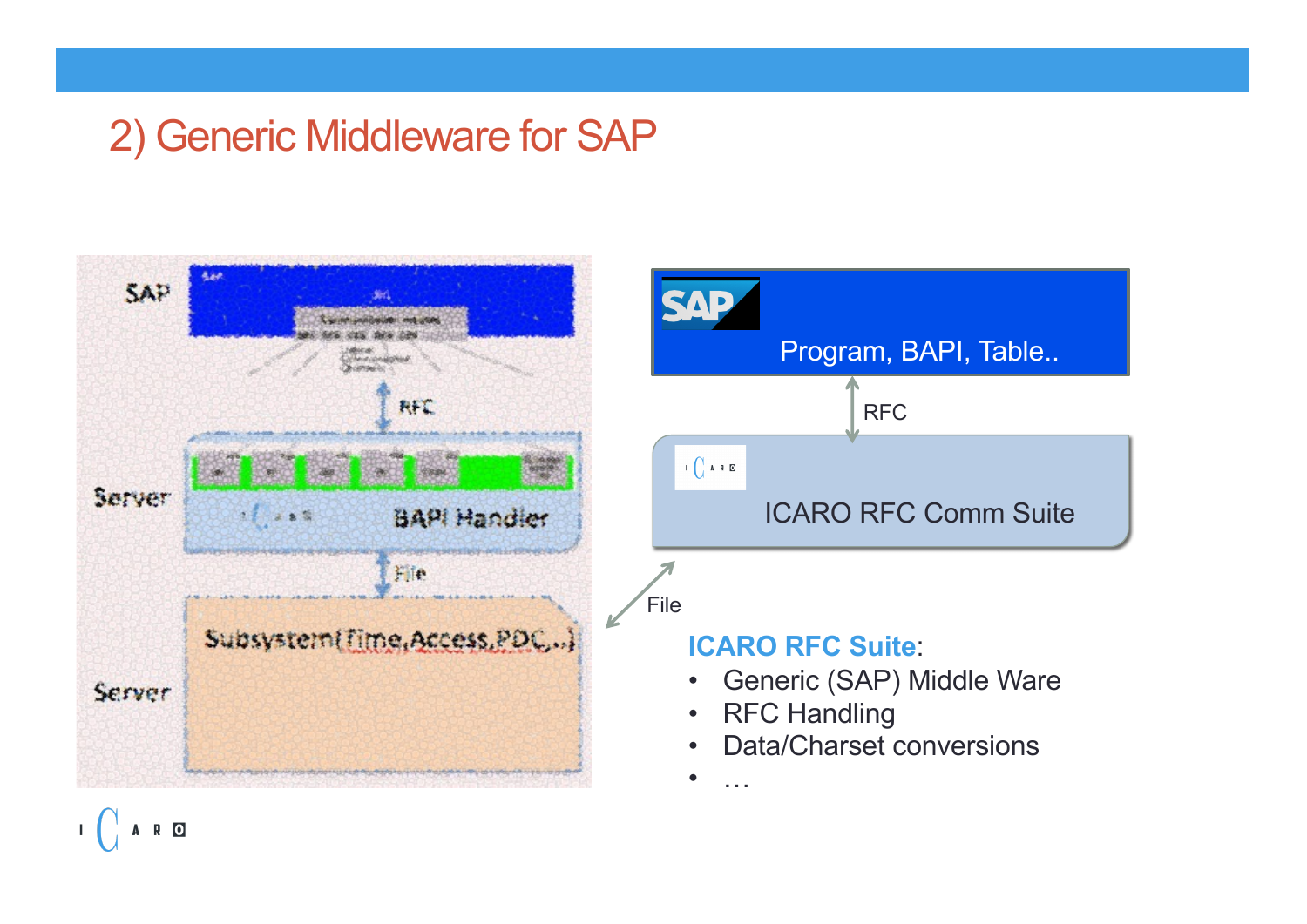### 3) Icaro Confirmation & Cancellation Solution(COACS) for SAP



A R O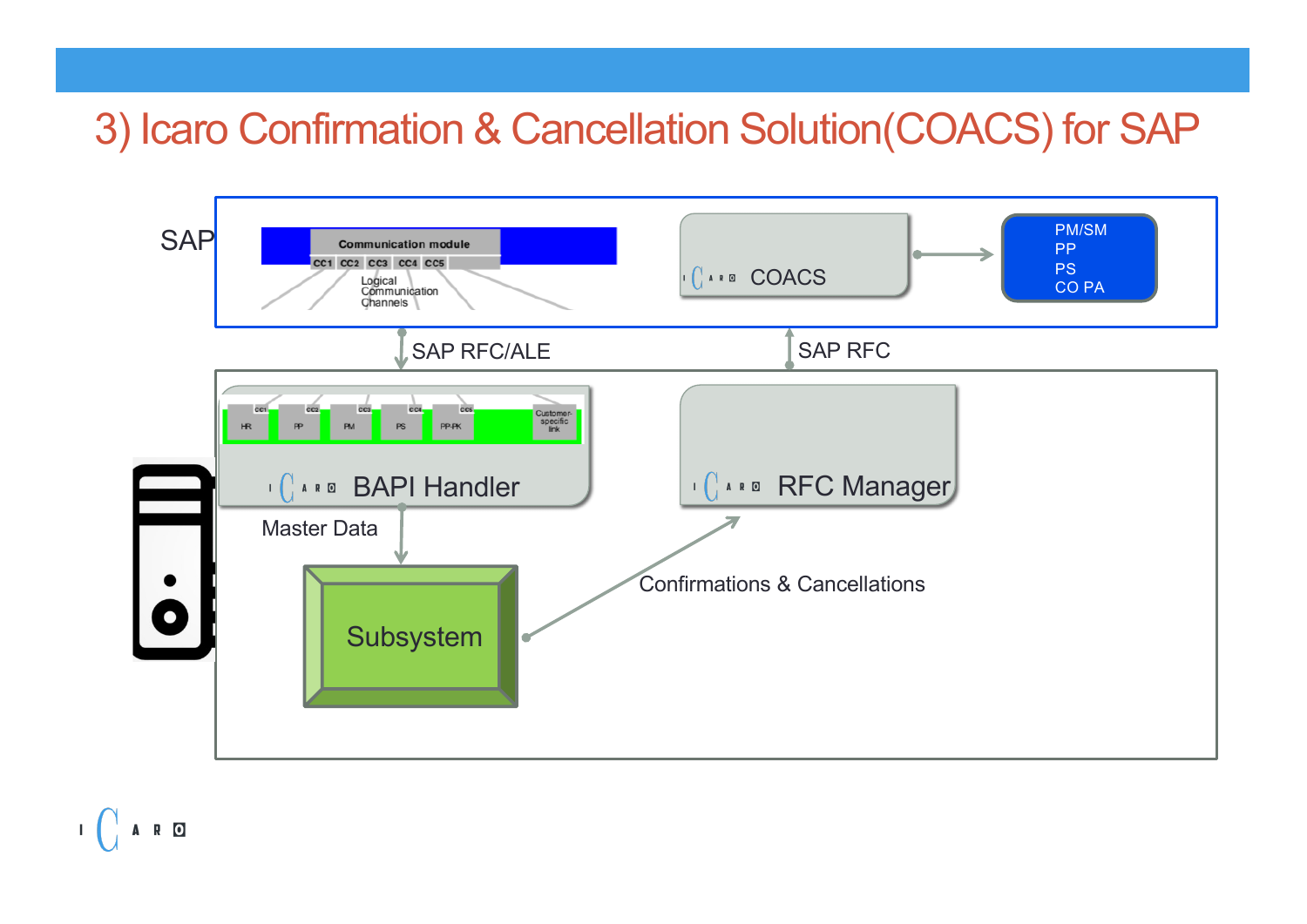### 3) Icaro Confirmation & Cancellation Solution(COACS) for SAP



A R O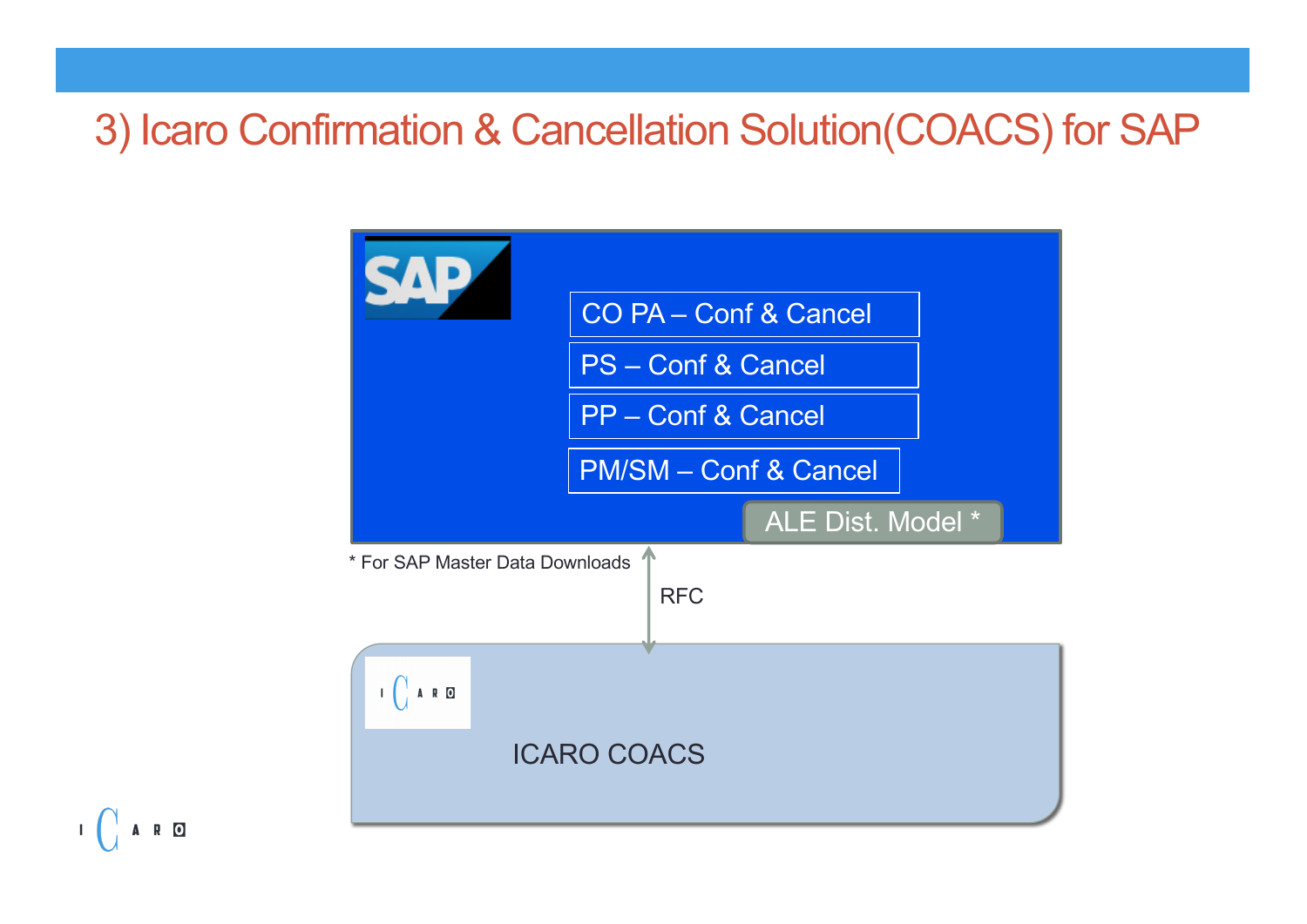# History of ICARO Main Products

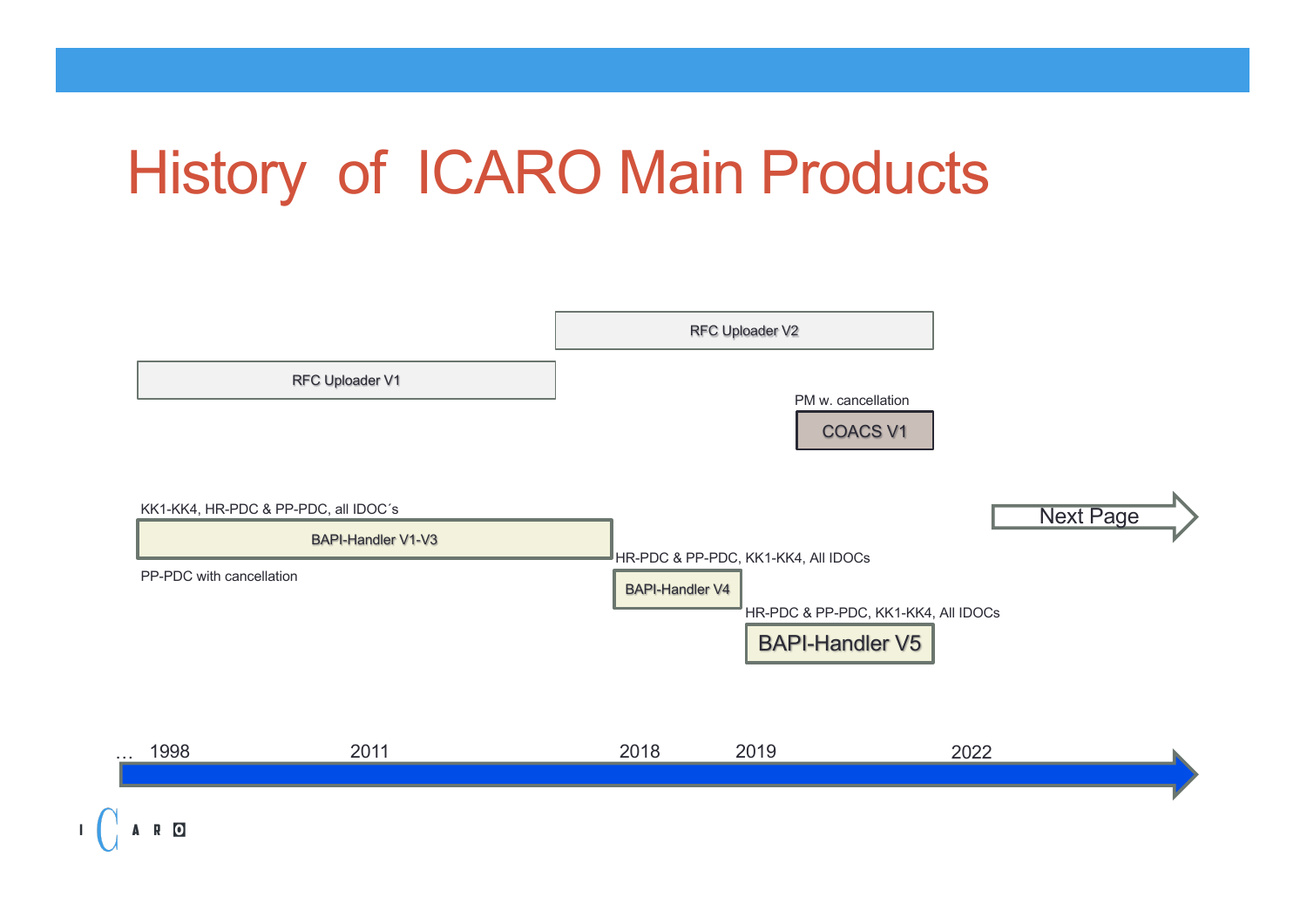### Outlook of ICARO Main Products



A R O  $\mathbf{L}$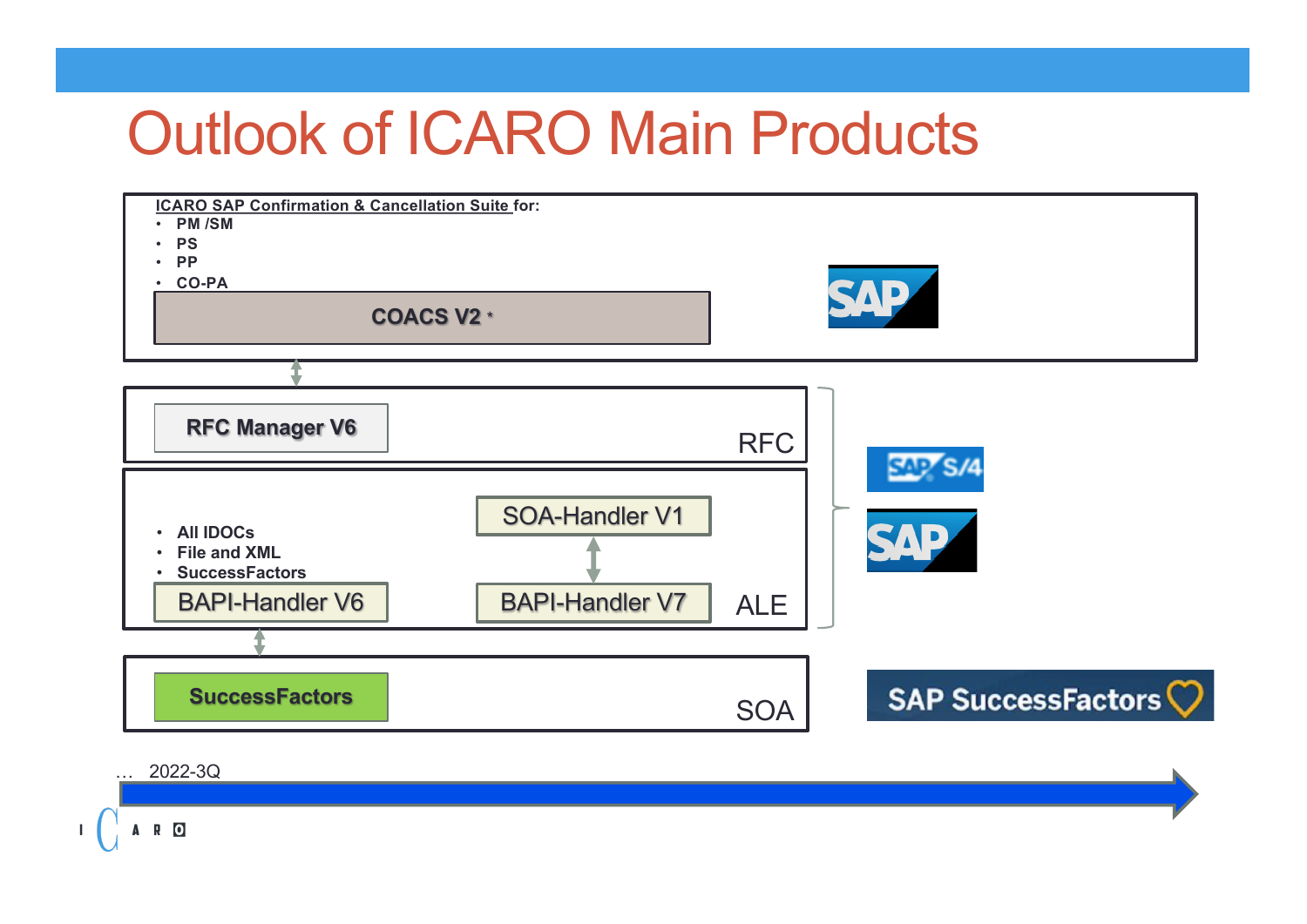# SuccessFactors / Zeitereignisse

#### Clock In Clock Out

Time Tracking/Clock In Clock Out ist Bestandteil des neuen TimeSheets(Bedingung).

CiCo ist ein eigener Microservice zur Entgegennahme von Zeitereignissen, für Realtime und Massenverarbeitung ausgelegt.

Paarbildung ist integraler Bestandteil, Paare landen im neuen TimeSheet. Manuelle Erfassung, Korrekturen möglich.

Derzeitige Beschränkungen:

A R O

- Mitternachtsübergreifende Paarbildung nicht möglich \*
- diverse Zeitzonenproblematiken
- Download von Stammdaten kein Bestandteil \*

Unsere Meinung als Beta-Partner:

- gute und nützliche Zeiterfassung als Ergänzung für Employee Central Time